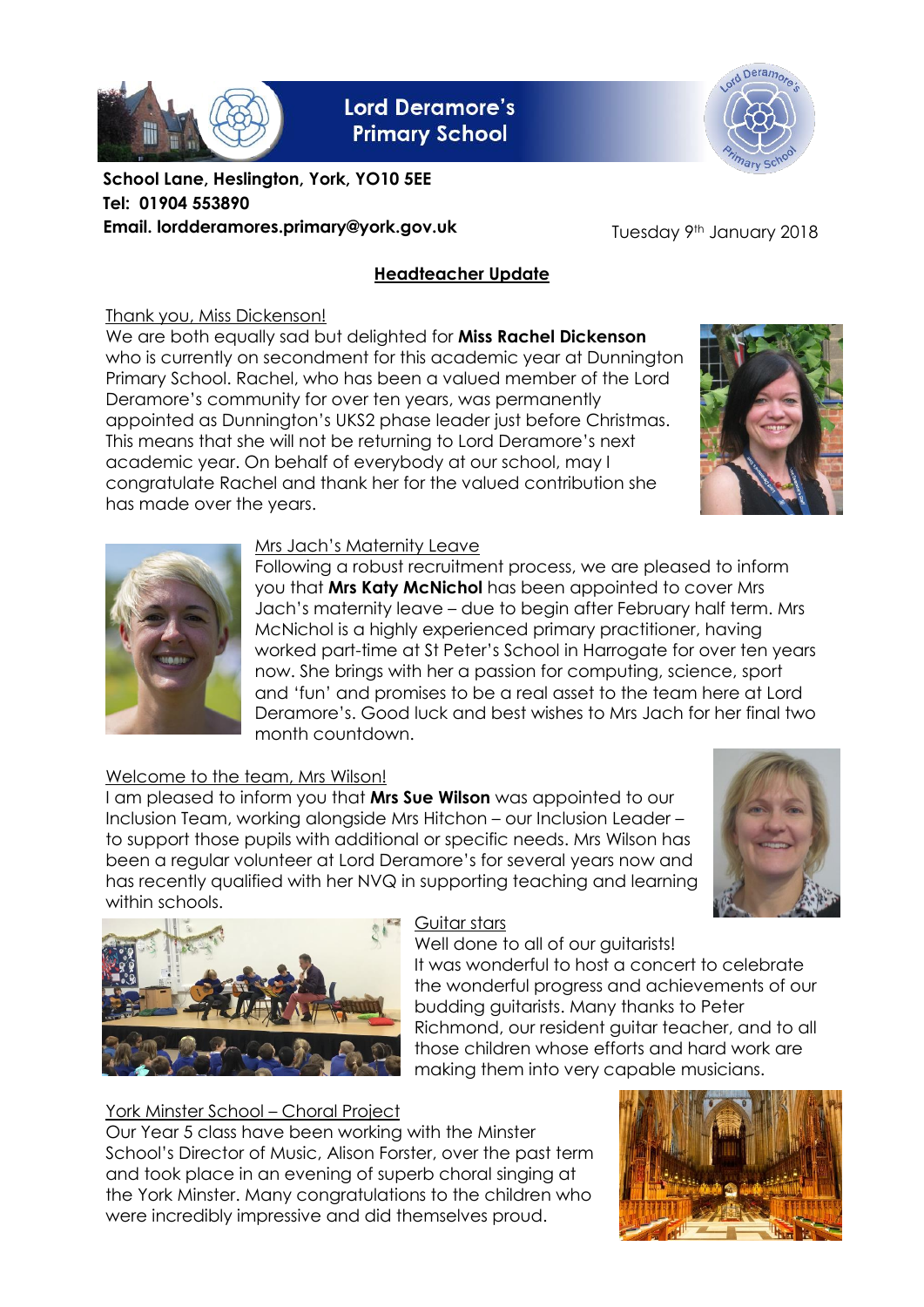

#### Making a positive contribution to the community

We were pleased to make two visits this term to one of our local residential homes for the elderly – Heslington Lodge. The children not only showcased their musical prowess but also showed just how caring, kind and considerate they are through the way in which they interacted with the residents.



As a school community, we took part in a wide range of activities this festive season. These included a whole-school panto visit to the Grand Opera House to see *Beauty and the Beast* (including ice-creams and coaches kindly provided by the PTA), a delicious Christmas lunch prepared by our talented kitchen team, a carol concert at our local parish of St Paul's, another carol service at the York Minster and two superb infant and junior nativity and reflection services. Thank you to absolutely everybody – especially the children and staff – for the hard work that goes into preparing such events. They were greatly enjoyed by all!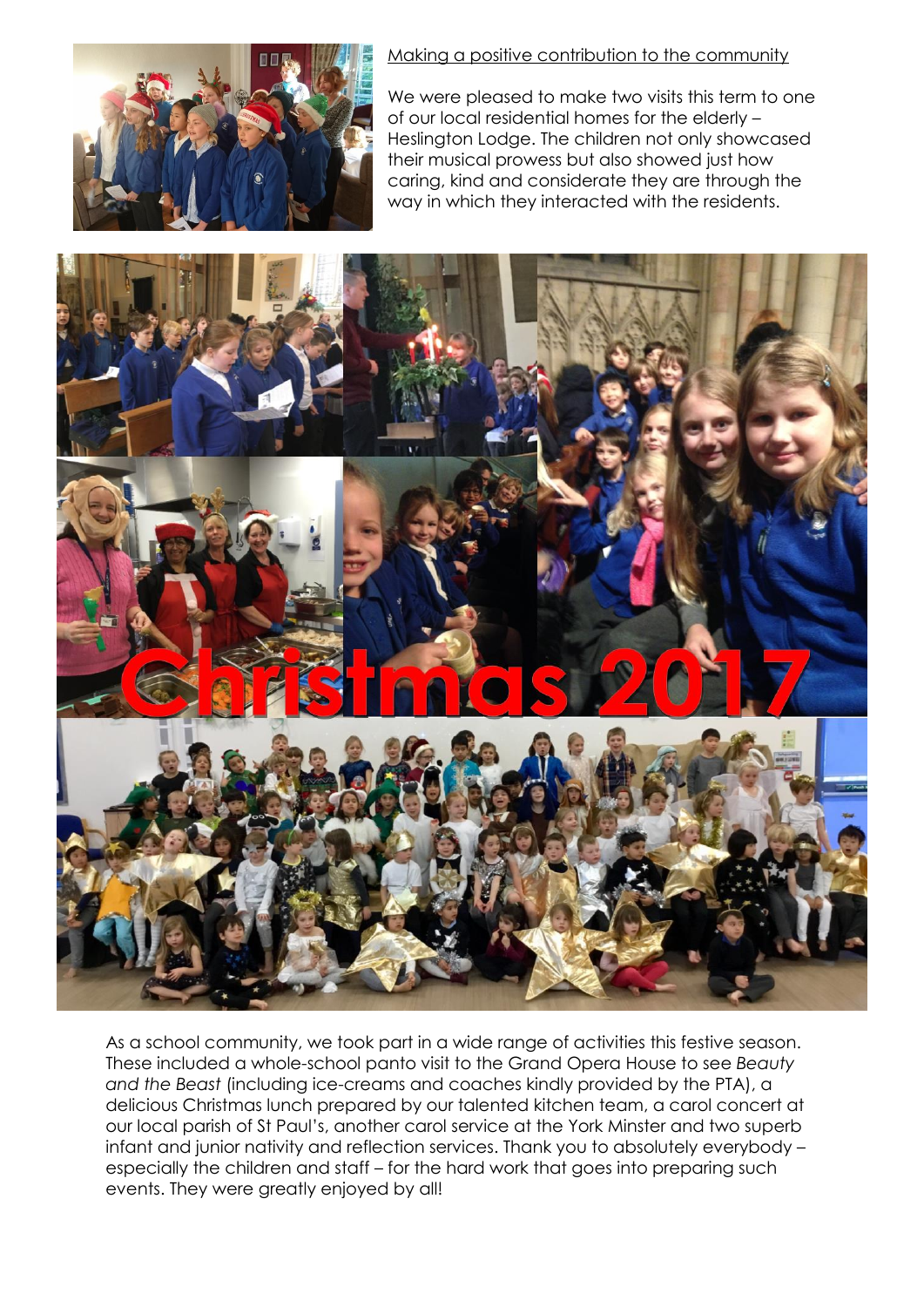

### Little Red Riding Hood

As part of our school priority of improving writing across the school, every single child from Early Years to Year 6 wrote their own version of the traditional tale *Little Red Riding Hood*. I had the pleasure of reading through 207 versions and, along with my colleagues, spent time talking about each child's creative flair, their strengths and next steps. It was lovely to see such great progress taking place.

#### PTA Quiz and Curry Night

At my first PTA meeting, I promised to help organise a quiz and curry night to raise funds for the school. This will be taking place on **Friday 26th January 7-10pm** and promises to be a fun, social event for parents, friends and staff alike. Tickets are **NOW** on sale from the school office and cost £10 per adult – which includes entry to the quiz and games, homemade curries and sides plus one free drink



(wine/beer/soft). Further drinks will be on sale on the evening at £1 for soft and £2 for alcoholic drinks. Tickets are *strictly* limited so please do buy one while you can. The event is for adults only – so make sure you book those babysitters. Teams can range from one to eight persons and access to mobile phones will be strictly prohibited :)



### Thank you, PTA!

Thank you to everybody who organised and attended our annual Christmas Fair. An impressive **£1800** was raised which all goes directly back to providing your children with resources, activities and experiences.

Debating, Democracy and Parliament Day

Mrs Jach organised a wonderful enrichment day last term all linked to improving children's skills, knowledge and understanding of democracy. They took part in a range of workshops and really impressed the Rt. Hon. Lord Mayor (Cllr Barbara Boyce) who visited us for the day with their questions relating to how local government works and the role of the civic party. The event was even featured in the York Press:



http://www.yorkpress.co.uk/news/15689197.Lord Mayor is quizzed about the perks [of\\_role/](http://www.yorkpress.co.uk/news/15689197.Lord_Mayor_is_quizzed_about_the_perks_of_role/)

#### School Attendance

Last term's whole-school attendance was **96.74%** As a school, we are aiming for 97% this academic year.

May I take this opportunity to gently remind families about the legal requirement for children to be in school during term

time. Family holidays must not be taken during term time and will always be recorded as unauthorised. I am legally only allowed to authorise absence which are classed as 'exceptional'.

Please also remember that school begins promptly at **8.50a.m.** The playground gate will close at 9a.m. and any arrivals after this time will be marked as late and will have to enter via the school office.